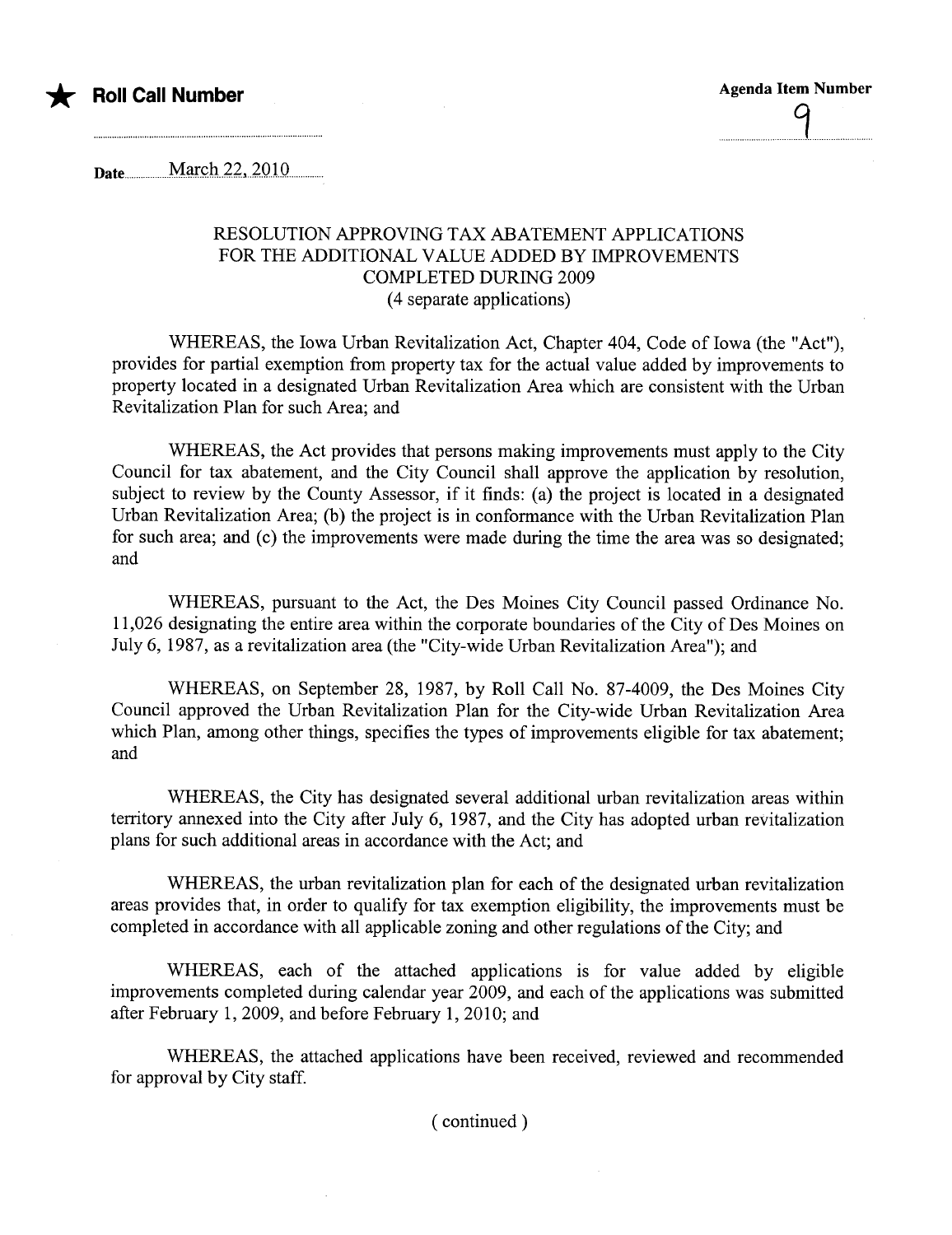Date.............MaiçA..2.2.,..2.010...........

-2-

NOW THEREFORE, BE IT RESOLVED by the City Council of the City of Des Moines, Iowa, that:

- 1) The attached applications for tax abatement are hereby received.
- 2) The following findings are hereby adopted:
	- a) Each of the attached applications was filed on or before February 1st of the assessment year for which the exemption (tax abatement) is claimed.
	- b) Each of the attached applications are for a project located in a designated urban revitalization area; each project is in conformance with the urban revitalization plan for the urban revitalization area in which the project is located; and the improvements described in such applications were made during the time the applicable area was so designated.
- 3) Each of the attached applications is approved subject to review by the County Assessor under Section 404.5 of the Act, for exemption according to the schedules noted on each application.
- 4) The City Clerk shall forward a certified copy of this resolution and the attached applications to the County Assessor.

( Council Communication No. 10-  $\frac{14}{6}$ 

MOVED by to adopt.

FORM APPROVED:

Roger K. Brown<br>Roger K. Brown<br>Assistant City Attorney (List of applications attached)

| (List of applications attached) |  |  |  |  |  |  |  |  |
|---------------------------------|--|--|--|--|--|--|--|--|
|---------------------------------|--|--|--|--|--|--|--|--|

## **CERTIFICATE**

I, DIANE RAUH, City Clerk of said City hereby certify that at a meeting of the City Council of said City of Des Moines, held on the above date, among other proceedings the above was adopted.

IN WITNESS WHEREOF, I have hereunto set my hand and affixed my seal the day and year first above written.

| <b>COUNCIL ACTION</b> | <b>YEAS</b> | <b>NAYS</b> | <b>PASS</b> | <b>ABSENT</b>   |
|-----------------------|-------------|-------------|-------------|-----------------|
| <b>COWNIE</b>         |             |             |             |                 |
| <b>COLEMAN</b>        |             |             |             |                 |
| <b>GRIESS</b>         |             |             |             |                 |
| <b>HENSLEY</b>        |             |             |             |                 |
| <b>MAHAFFEY</b>       |             |             |             |                 |
| <b>MEYER</b>          |             |             |             |                 |
| <b>MOORE</b>          |             |             |             |                 |
| <b>TOTAL</b>          |             |             |             |                 |
| <b>MOTION CARRIED</b> |             |             |             | <b>APPROVED</b> |
|                       |             |             |             |                 |
|                       |             |             |             |                 |

Mayor City Clerk